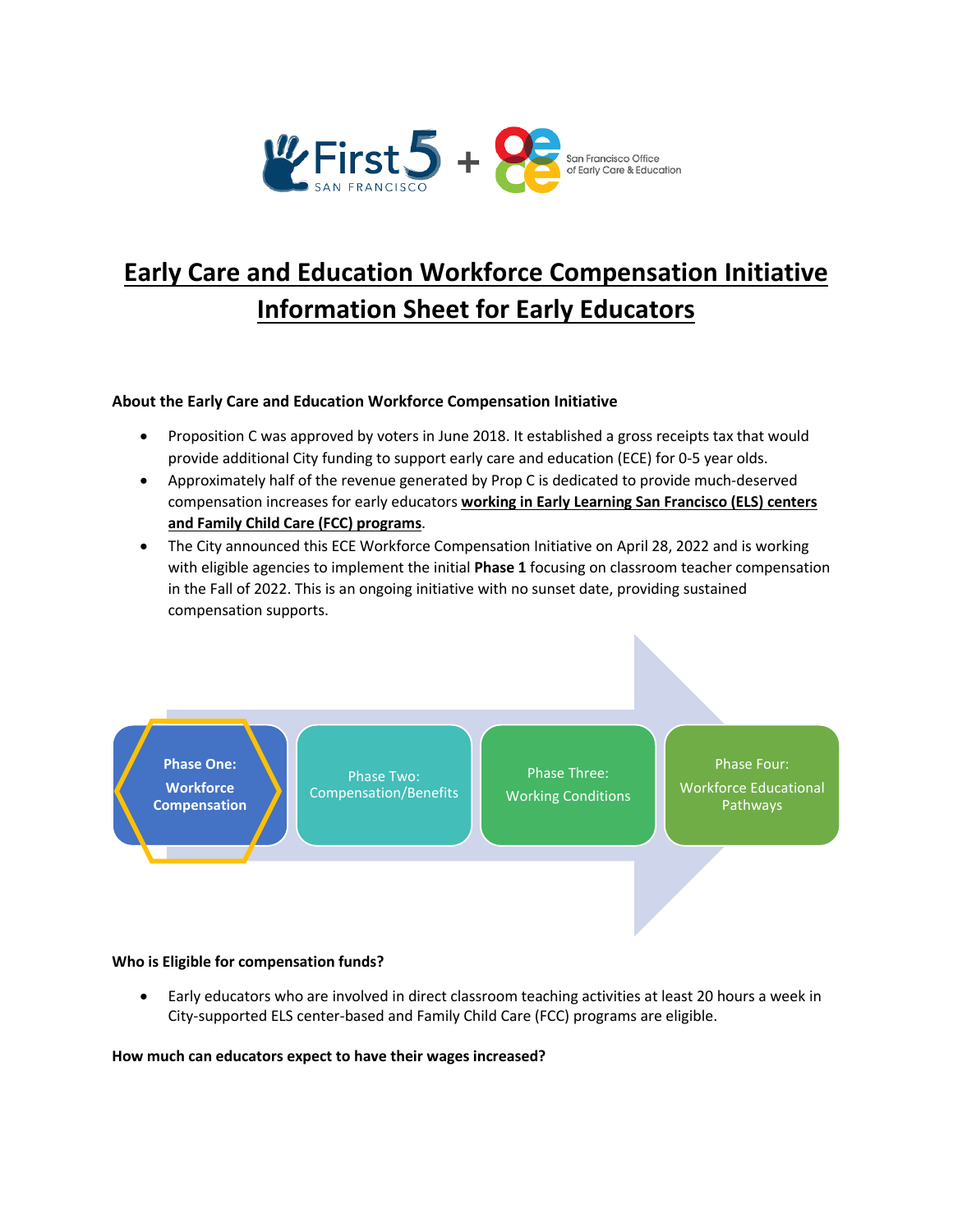• Amounts of compensation increases will depend on position/title, responsibilities, education (degree and ECE units), and whether full-time or part-time, among other factors as defined by the San Francisco Department of Early Childhood (DEC).

## **How will degree and early childhood education (ECE) units be verified for educators?**

- Educators are required to have their transcripts uploaded to their registry account and verified by the CA ECE Workforce Registry. Degrees related to early education and ECE units will be taken into consideration when determining funding amounts for each educator.
- Unofficial transcripts are accepted.
- For information about uploading transcripts to the registry please visit: [https://www.caregistry.org/\\_participant\\_resources/Education-Training-](https://www.caregistry.org/_participant_resources/Education-Training-Submission_ENGLISH_10.28.20.pdf)[Submission\\_ENGLISH\\_10.28.20.pdf](https://www.caregistry.org/_participant_resources/Education-Training-Submission_ENGLISH_10.28.20.pdf)

## **How will educators receive the funds?**

- Early educators working in eligible settings will either see these funds delivered in a **stipend** through CARES 3.0 for FCC educators and some center teachers, starting in October 2022, or via a **direct grant to their program/agency (employer)**.
- The level of funding available will be based on the number of subsidized children served by the FCC program or the agency a center teacher is employed by.
- For both stipends and grant funding, wage increases may vary for each eligible early educator based on position/title, responsibilities, education (degree and ECE units), and whether full-time or parttime.

## **How will the stipends be disseminated to educators?**

• All FCC educators, and those early educators in center programs/agencies with less than 50% subsidized enrollment, will be applying directly to the CA ECE Workforce Registry for a CARES 3.0 stipend twice a year, starting in October 2022. FCC educators and Orange and Blue Tier centers do not need to complete the Staff Education & Wage Form as part of the application.

## **How will the grant funds be disseminated to educators?**

- For center-based programs/agencies with over 50% subsidized enrollment, DEC will award grants directly to those agencies to increase teacher wages. Early educators working in these programs/agencies will not be eligible for a CARES 3.0 stipend but instead will receive an ongoing wage increase in their paycheck directly from their employer.
- The DEC Workforce Compensation Initiative grant requires a minimum hourly 'living wage' of \$28 an hour for eligible teachers in the classroom. The grant also requires agencies to provide a pathway to hourly wages comparable to preschool teachers and Transitional Kindergarten teachers at SFUSD for those **Lead Teachers** with equivalent educational qualifications.
- Information has circulated about this initiative starting on July 1, 2022. While the grant period for funding does begin in July, programs/agencies have until **October 1, 2022** to implement the new wage structure in eligible centers to ensure there are systems in place for this ongoing wage supplement. Early educators in these programs may not immediately experience salary changes in July 2022, but rather, after the agency implements the wage initiative. Implementation requires a shift in the salary structure for all agencies administering this grant. DEC will be working with the grantee agencies to ensure that early educators receive the intended wage increases.